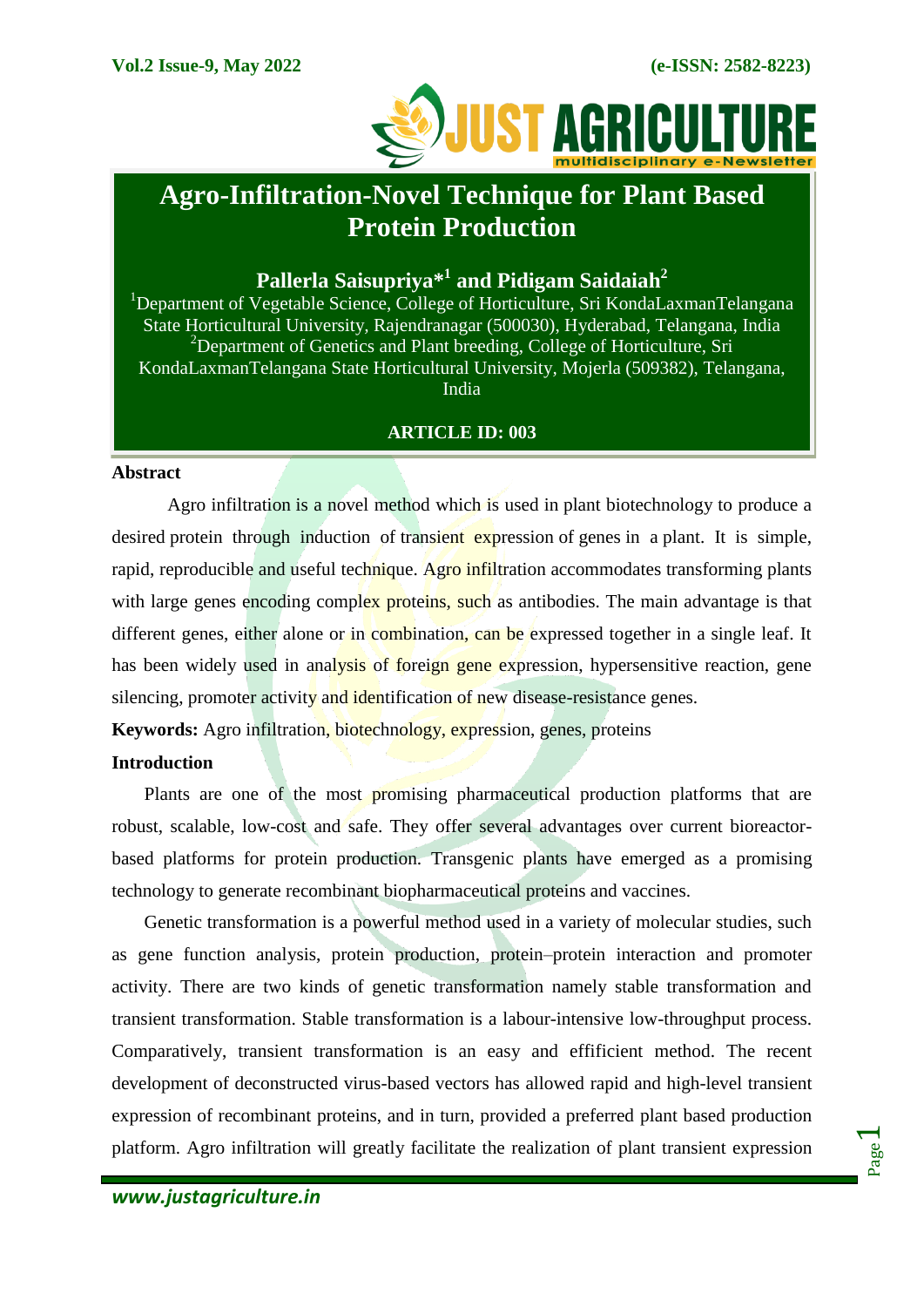

systems as a premier platform for commercial production of pharmaceutical proteins. Agro infiltration is introduction of a suspension of Agro bacterium containing target gene into a plant in order to add a specific gene.

#### **Procedure of Agro infiltration**

Introduction of gene of interest to a strain of *Agrobacterium tumefaciens.* The strain is grown in a liquid culture and the resulting bacteria are washed and suspended into a suitable buffer solution which is infiltrated into plant tissues. Inside the leaf the Agro bacterium remains in the intercellular space and it transfers the gene of interest as part of the Ti plasmid-derived T-DNA into the plant cells. The bacteria creates a mechanism that burrows a hole and transfers the new T-DNA strand into the plant cell, which moves into the nucleus of the plant and integrates into the plant's chromosome. Then gene is transiently expressed through synthesis of RNA in all transformed cells. The plant can be monitored for a possible effect in the phenotype, subjected to experimental conditions and used for purification of the protein of interest. The majority of the plant cells in the infiltrated region express the transgene and the expression typically reaches its highest level in 2–3 days after infiltration. In most of the cases, the transient expression of transgene has been reported to be evaluated 4-5 days after infiltration (Wroblewski *et al.*, 2005).

# **Types of Agro Infiltration:**

There are two types of agro infiltration

- 1. Syringe Agro infiltration
- 2. Vacuum Agro infiltration

#### **Syringe Agro Infiltration:**

It is the most popular method of agro infiltration involves the use of a needleless syringe to introduce Agro bacterium into plant leaves. In this method, the tip of the syringe is pressed against the underside of a leaf while simultaneously applying gentle counter pressure to the other side of the leaf. The Agro bacterium suspension is then injected into the airspaces inside the leaf through stomata, or by making a tiny incision to the underside of the leaf.

# **Advantages of Syringe Agro Infiltration**

As syringe infiltration is easier to perform, it is more frequently utilized for protein production at a small scale. It is simple and requires only small volumes of Agro bacterium culture. It has the flexibility to either infiltrate the whole leaf with one target gene or use spot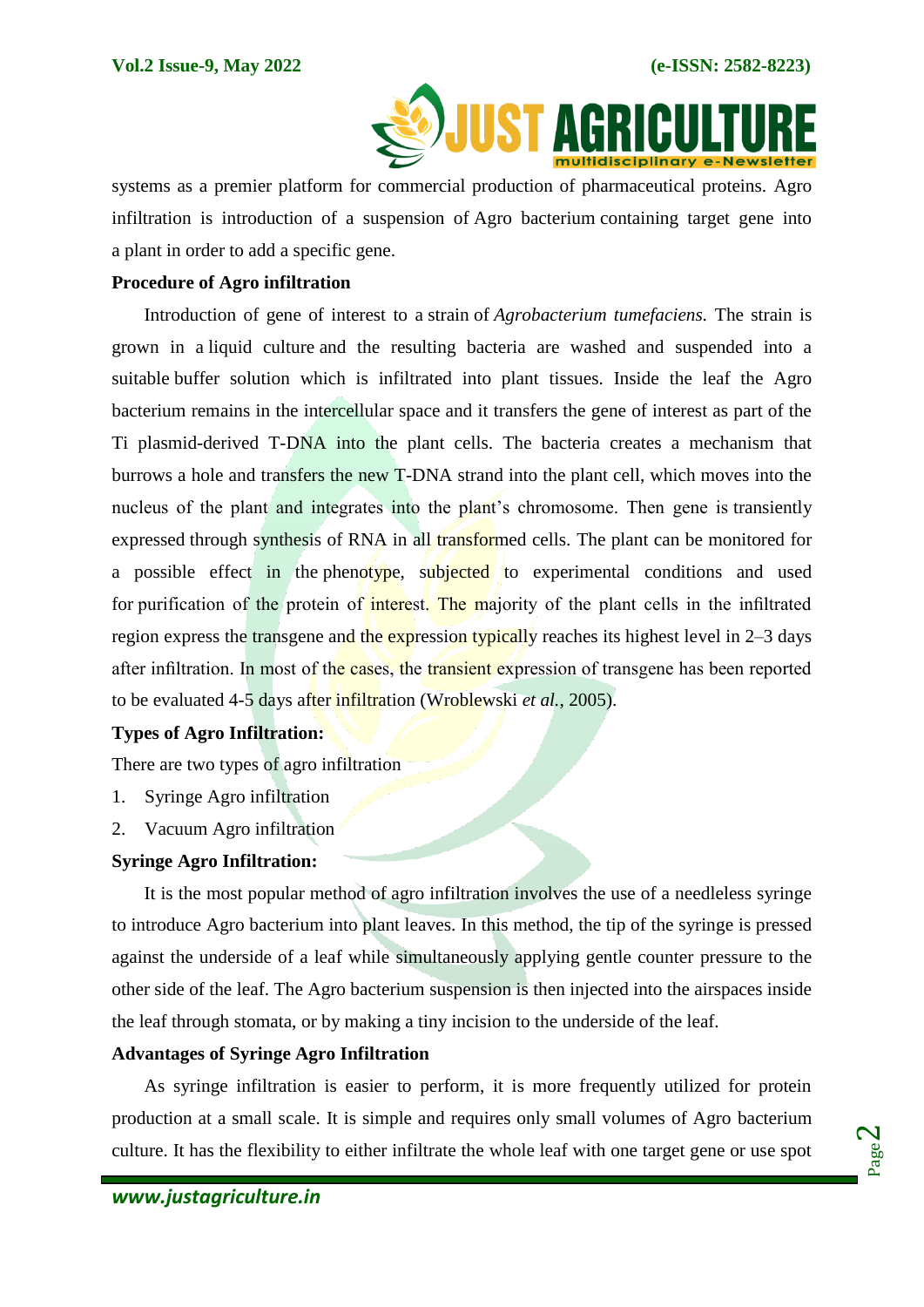

 infiltration to introduce genes of multiple targets on one leaf. The main advantage is that different genes, either alone or in combination, can be expressed together in a single leaf. Syringe agro infiltration has been applied successfully in a variety of plant species, including tomato, lettuce and pea.

#### **Vacuum Agro Infiltration**

In a beaker containing the agro bacterium buffer solution, leaves or whole plants are submerged and then beaker is placed in a vacuum chamber. The vacuum is then applied by forcing air out of the intercellular spaces within the leaves through stomata. As the vacuum is released, the pressure difference forces the Agro bacterium suspension into the leaves through the stomata into the mesophyll tissue.

#### **Advantages of Vacuum Agro Infiltration:**

The main advantage of vacuum infiltration is that whole leaves and even entire plants can be infiltrated at once, hence there is high scalability potential. It has ability to extend gene and protein function analysis to plant species. It is more robust and can infiltrate large no. of plants in short period of time.

#### **Applications:**

- $\triangleright$  It is used to study plant pathogen interactions.
- $\triangleright$  Used for production of a biotic stress tolerant plants.
- $\triangleright$  For the plant gene functional analysis with transient silencing assay.
- $\triangleright$  This method is used for large scale production of recombinant proteins by offering advantages in terms of yield, speed and cost.
- $\triangleright$  Vaccines can be produced against hepatitis B, HIV and influenza virus
- $\triangleright$  By using this method antibodies can be produced in the plant.
- Rapid production of therapeutic agents in plant systems (Chen *et al.,* 2013)

# **Advantages of Agro Infiltration**

- $\triangleright$  Generation of numerous transgenic plants in a huge number of crop plants.
- $\triangleright$  Highly scalable, robust, safe, and can produce complex proteins.
- $\triangleright$  High speed and more consistent technique.
- $\triangleright$  High levels of the transgene expression in comparison to that of stable transgenic plants.
- $\triangleright$  Yields of the recombinant protein are generally higher.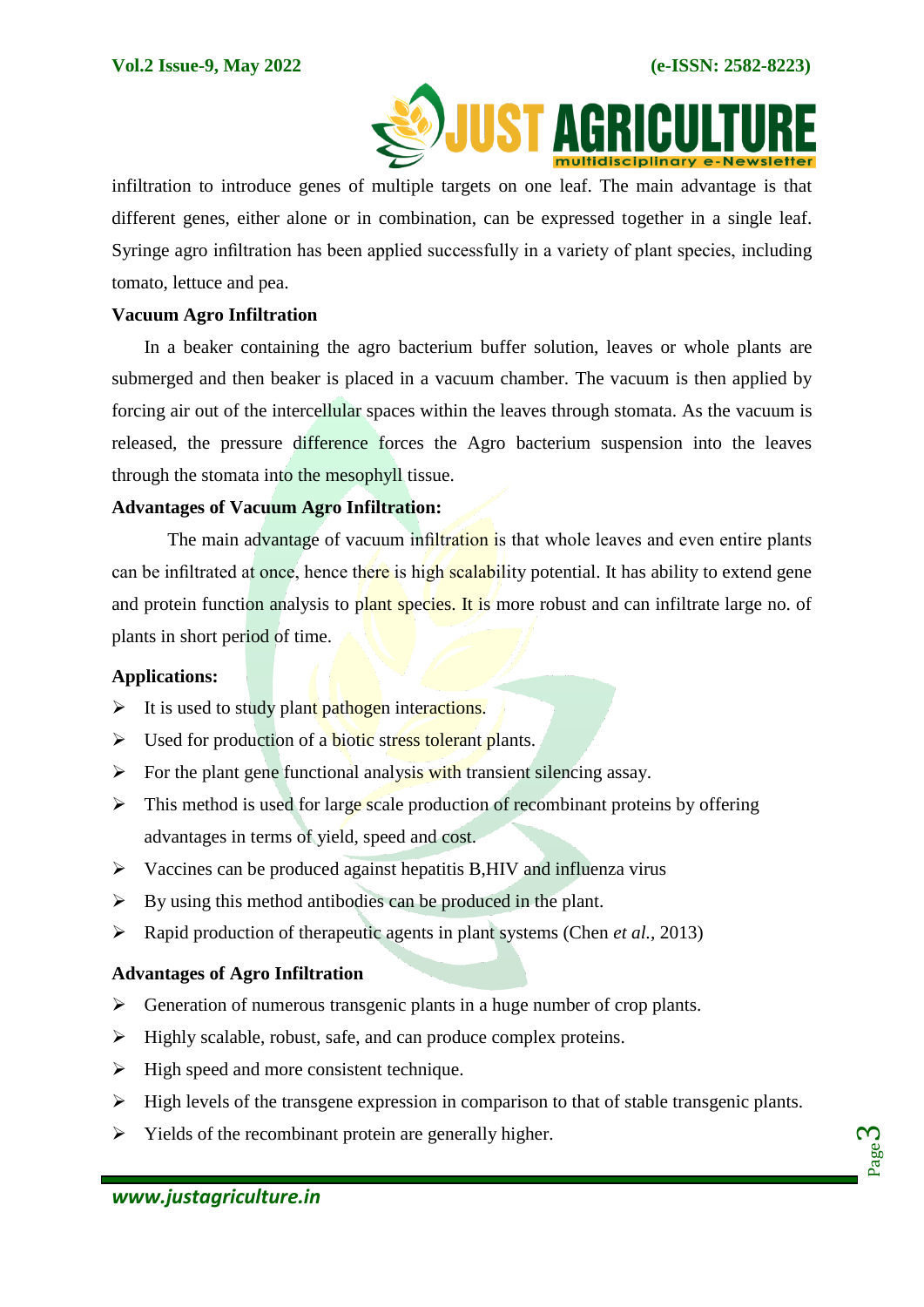

- $\triangleright$  More interestingly, the transient expression) is often 1000 fold higher than the stable expression of the integrated transgene.
- $\triangleright$  Less requirement of time to analyse the effect of the transgene.

#### **Disadvantages of Agro Infiltration**

- $\triangleright$  The scalability of transient expression systems remained a challenge.
- $\triangleright$  Since the production scale could potentially be limited, further optimization of expression vectors was also desirable.
- $\triangleright$  There is a need to search for new expression vectors to further enhance the accumulation of recombinant protein.

#### **Agro Infiltration for Expression of Pharmaceutical Proteins and vaccine production**

Transgenic plants have emerged as a promising technology to generate recombinant biopharmaceutical proteins and vaccines (Goldstein and Thomas, 2004). In plants, there is an immense potential for mass production of recombinant proteins. Plants provide a low-cost system for protein production because they are easily transformed and moreover the transformed protein can maintain an appropriate structure. Also, the plant with a transient protein is ready for the evaluation within a few days. Overall, agro infiltration has become a method of popular choice for assigning a gene function. This method is well established in several fruit-bearing plants like tomato, melon and cucumber. Today, transient transformation using *Agrobacterium tumefaciens*is by far the preferred method of protein production as it provides safe, high-level and very rapid transgene expression in comparison to transgenic plant.Agro infiltration is an Effective and scalable Strategy of gene delivery for Production of Pharmaceutical proteins.The short timeline and higher levels of recombinant protein accumulation make transient expression an attractive platform for pharmaceutical production in plants. In addition, the concept of encapsulating proteins/antigens in the leaves instead of purifying them for immunization may benefit vaccine production in the developing countries where cold chain facilities are lacking and emerge as a commercially viable approach for urgent vaccine development.

## **Conclusion**

Agro - infiltration is an effective method for gene transfer into the plant. Useful tool to boost research in molecular farming. It is a very good tool to study protein over expression in the plant. The combination of syringe and vacuum infiltration provides researchers,